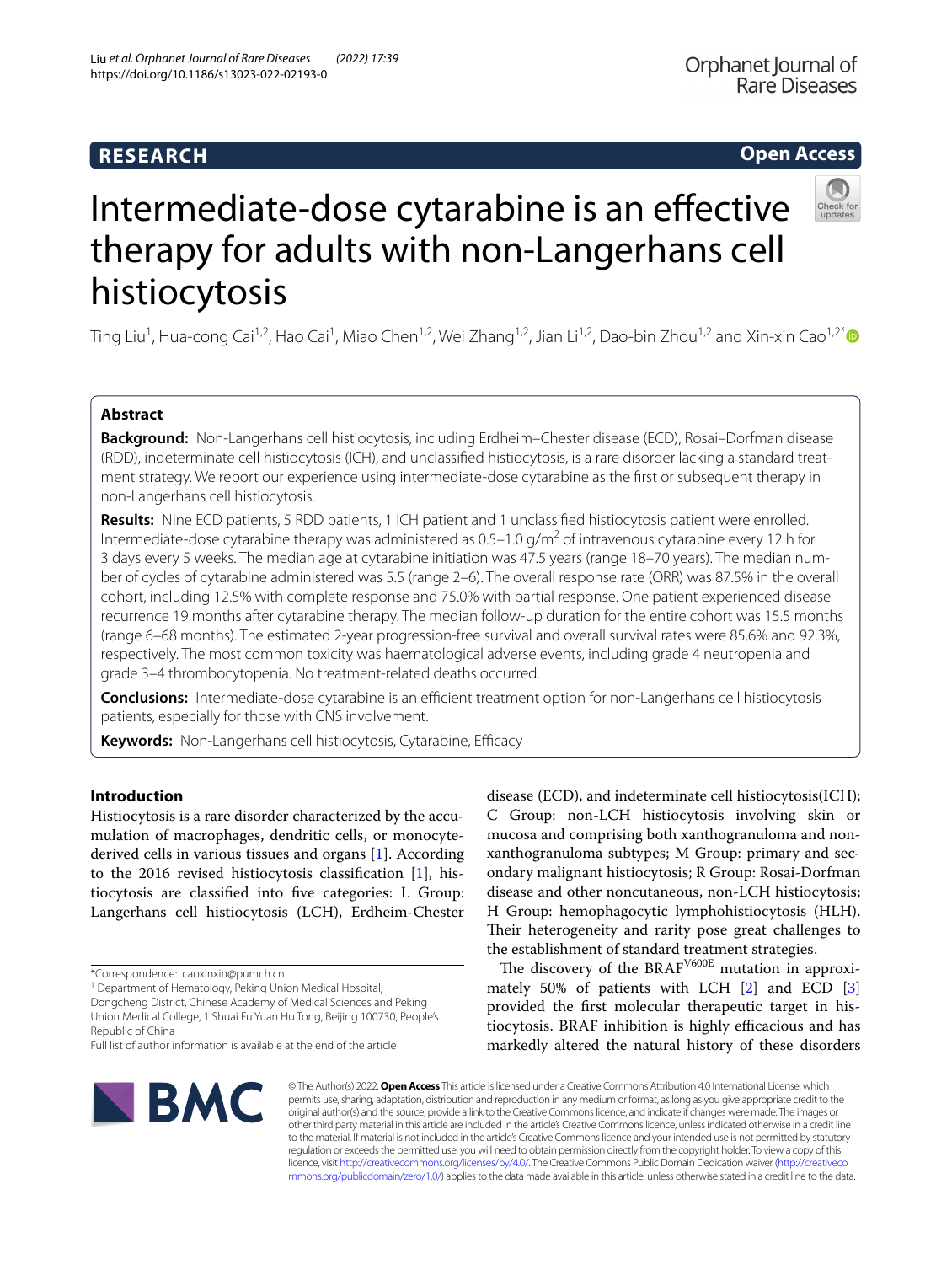[[4\]](#page-6-3). For patients who lack BRAF<sup>V600</sup> mutations but carry other MAPK-ERK pathway mutations, treatment with MEK inhibitors has shown clinical efficacy  $[5]$  $[5]$ . However, recurrent driving mutations of the MAPK/ERK pathway are not universal in non-Langerhans cell histiocytosis [\[6](#page-6-5)], and recent biological and molecular advances in ECD have not been matched in other non-Langerhans disorders. For non-Langerhans cell histiocytosis types excluding ECD, the efficacy of targeted therapy has only been reported in isolated case reports.

Cytarabine is an efficient cytotoxic drug that plays an important role in the treatment of haematological neoplasms, including histiocytic neoplasms. We previously reported remarkable responses to intermediate-dose cytarabine in 3 patients with ECD [\[7](#page-6-6), [8](#page-6-7)] and 2 patients with RDD [[9\]](#page-6-8) with central nervous system (CNS) involvement.

Here, we conduct a retrospective review of the use of intermediate-dose cytarabine in adults with non-Langerhans cell histiocytosis, including ECD, RDD, ICH and unclassified histiocytosis, to analyse the efficacy and safety of cytarabine in these patients.

## **Methods**

## **Patients**

A retrospective review was conducted among patients who were diagnosed with non-Langerhans cell histiocytosis (ECD, RDD, ICH and unclassifed histiocytosis) and had received intermediate-dose cytarabine for at least 2 cycles at Peking Union Medical College Hospital between October 2013 and August 2021. The diagnosis of non-Langerhans cell histiocytosis was based on typical clinical presentation, radiologic presentation, and histologic fndings that were reviewed independently by two pathologists. Informed consent was obtained from all patients, and the protocol was approved by the Peking Union Medical College Hospital Ethics Committee. The present study was performed in accordance with the ethical standards of the 1964 Declaration of Helsinki and its later amendments.

## **Clinical, imaging, and genetic data**

Clinical data were collected regarding age, sex, lesion location, physical examination, laboratory data, treatment, and survival. Imaging data were collected from FDG-PET; computed tomography (CT) of the entire aorta, chest, abdomen and pelvis; and magnetic resonance imaging (MRI) of the brain and heart. DNA extracted from formalin-fxed and parafn-embedded preserved lesion biopsy samples of the enrolled patients was obtained and subjected to next-generation sequencing of 183 genes as previously described  $[10]$  $[10]$  $[10]$ . The presence of the  $BRAF<sup>V600E</sup>$  mutation was detected by

polymerase chain reaction (PCR) or immunohistochemistry in some cases as previously described [[11\]](#page-6-10).

## **Treatment, response and toxicity criteria**

Intermediate-dose cytarabine therapy was defned as the administration of  $0.5-1.0$  g/m<sup>2</sup> of intravenous cytarabine every 12 h for 3 days every 5 weeks for 4–6 cycles in total. All patients were followed up every 3–6 months. Response assessment was primarily performed using the PET Response Criteria in Solid Tumors (PERCIST) [\[12](#page-6-11)], and the patients were then classifed as having complete metabolic response (CMR, complete resolution of pathologic FDG uptake), partial metabolic response (PMR, reduction of a minimum of 30% in activity of the target lesions), stable metabolic disease (SMD, not complete or partial metabolic response), or progressive metabolic disease (PMD, increase of a minimum of 30% in the activity of the target lesions or the presentation of a new lesion). Patients unable to undergo FDG-PET underwent response assessment using CT or MRI according to the Response Evaluation Criteria in Solid Tumors (RECIST; version 1.1) [[13\]](#page-6-12). Responses were categorized as follows: complete response (CR): disappearance of all target lesions; partial response (PR): at least a 30% decrease in the sum of the diameters of the target lesions; progressive disease (PD): at least a 20% increase in the sum of the diameters of the target lesions; and stable disease (SD): neither sufficient shrinkage to qualify for PR nor sufficient increase to qualify for PD. Chemotherapy-related toxicities were assessed using the Common Terminology Criteria for Adverse Events (CTCAE) version 4.03 (National Cancer Institute, Bethesda, MD).

#### **Statistical analysis**

The follow-up was conducted up to January 6, 2022. Overall survival (OS) was defned as the time from the date of cytarabine treatment to the date of death or the last follow-up. Progression-free survival (PFS) was calculated from the date of cytarabine treatment until the date of disease progression, relapse, or death from any cause. We performed all statistical analyses using SPSS version 21 (IBM Corp., Armonk, NY, USA). Kaplan–Meier analysis was used for survival analysis, with the survival curves compared using the log-rank test.

## **Results**

## **Patients**

A total of 16 patients (10 males and 6 females) met the inclusion criteria. The patients were diagnosed with ECD  $(n=9)$ , RDD  $(n=5)$ , ICH  $(n=1)$  and unclassified histiocytosis ( $n=1$ , Table [1\)](#page-2-0). The median age at cytarabine initiation was  $47.5$  years (range  $18-70$  years). Thirteen (81.25%) patients had multisystem disease, and the most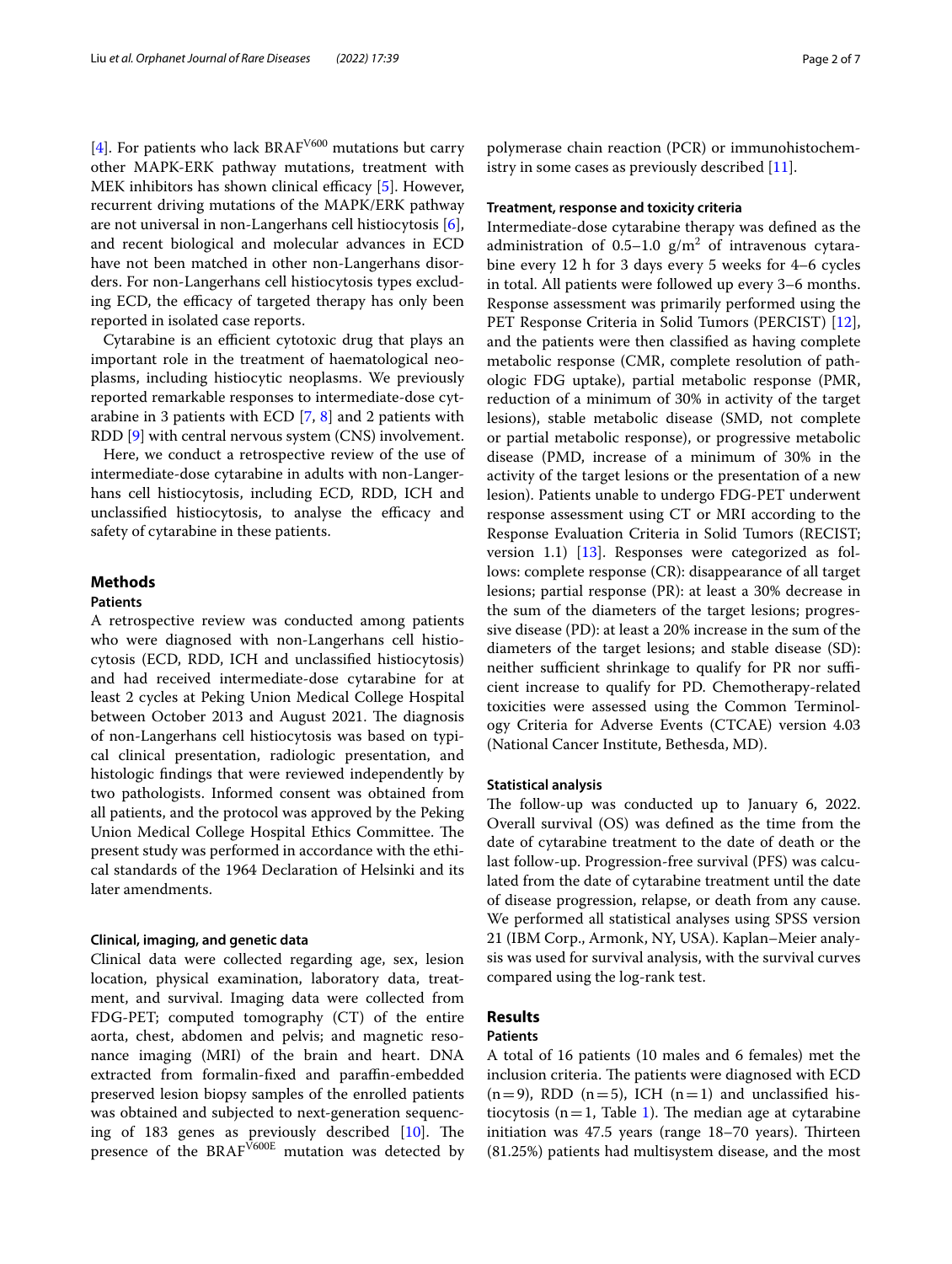|                | Table 1 Patient descriptions |                                                      |              |                                                                                         |                              |                       |                                         |                       |                                                                                              |                                   |                                       |
|----------------|------------------------------|------------------------------------------------------|--------------|-----------------------------------------------------------------------------------------|------------------------------|-----------------------|-----------------------------------------|-----------------------|----------------------------------------------------------------------------------------------|-----------------------------------|---------------------------------------|
| Patient#       | Diagnosis                    | cytarabine<br>initiation<br>(years)<br><b>Age at</b> | Gender Sites | of disease                                                                              | mutations<br>Gene            | therapies<br>Previous | Total number<br>of cytarabine<br>cycles | Response              | Progression<br>recurrence?<br>(time from<br>therapy to<br>or disease<br>relapse)<br>start of | Follow-up<br>(months)<br>duration | recurrent treatment<br>Maintenance or |
|                | EO                           | 45                                                   | $\sqcup$     | bones,<br>Viel<br>pituit<br>CNS,                                                        | None-detected                | None                  | 4                                       | $\mathbb{E}$          | $\stackrel{\circ}{\geq}$                                                                     | $\frac{8}{4}$                     | Interferon-a                          |
| $\sim$         | ECD                          | 24                                                   | $\sqcup$     | lung, retro-<br>peritoneum<br>, bones,<br>CNS,<br>obit,                                 | BRAF V600E                   | None                  | 4                                       | $\mathbb{E}$          | $\geq$                                                                                       | 39                                | Interferon-a                          |
| $\sim$         | ECD                          | 99                                                   | Σ            | orbit, lung,<br>bones, vascula-<br>Isinus, ret-<br>roperitoneum<br>nasal<br>ture,       | BRAF V600E                   | Interferon-a          | $\circ$                                 | $\mathbb{R}$          | $\frac{1}{2}$                                                                                | $\frac{1}{2}$                     | Interferon-a                          |
| 4              | ECD                          | $\frac{8}{5}$                                        | Щ            | pericardium, ret-<br>roperitoneum<br>orbit, thyroid,<br>vasculature,<br>bones,          | None-detected                | Interferon-a          | 4                                       | $\mathsf{D}$          | Yes (5 months)                                                                               | $\supseteq$                       | Sirolimus/prednisone                  |
| 5              | $\bigcirc$                   | SO                                                   | Σ            | vasculature,<br>pituitary, thy-<br>, bones,<br>nerve root<br>CNS,<br>roid,              | $\frac{1}{2}$                | None                  | $\circ$                                 | $\mathbb{R}$          | $\frac{1}{2}$                                                                                | $\overline{\phantom{0}}$          | Interferon-a                          |
| $\circ$        | ECD                          | 5                                                    | Щ            | .bones<br>CNS,                                                                          | BRAF V600E                   | None                  | $\circ$                                 | $\mathop{\mathbb{E}}$ | Yes (19 months)                                                                              | 25                                | Interferon-a -> vemu-<br>rafenib      |
| $\overline{ }$ | ECD                          | 53                                                   | ╙            | Bones, heart,<br>pericardium                                                            | BRAF V600E                   | Interferon-a          | $\sim$                                  | PD (died)             | Yes (6 months)                                                                               | $\circ$                           | $\lessapprox$                         |
| $\infty$       | ECD                          | 5                                                    | Щ            | thyroid, ret-<br>roperitoneum,<br>bones,<br>pancreas<br>CNS,<br>skin,                   | None-detected                | None                  | 4                                       | $\mathbb{E}$          | $\frac{1}{2}$                                                                                | $\circ$                           | Interferon-a                          |
| $\circ$        | S                            | 52                                                   | Σ            | toneum, vascu-<br>retroperi-<br>pericardium,<br>lature, lung<br>Bone,<br>orbit,<br>CNS, | None-detected                | Interferon-a          | 5                                       | $\mathbb{E}$          | $\frac{1}{2}$                                                                                | 68                                | Interferon-a                          |
| $\supseteq$    | $\overline{\underline{5}}$   | $\mathfrak{D}$                                       | Σ            | (Spinal cord)<br>Bones, CNS                                                             | $\lessgtr$                   | None                  | $\circ$                                 | $\mathbb{R}$          | $\frac{1}{2}$                                                                                | $\overline{4}$                    | $\not\leq$                            |
| $\equiv$       | RDD                          | 34                                                   | Σ            | CNS                                                                                     | None-detected                | None                  | $\circ$                                 | $\mathbb{E}$          | $\frac{1}{2}$                                                                                | 23                                | Lenalidomide/dexa-<br>methasone       |
| $\supseteq$    | <b>RDD</b>                   | $\overline{57}$                                      | Σ            | dura<br>CNS,                                                                            | $\stackrel{\triangle}{\geq}$ | Surgery               | $\circ$                                 | $\mathfrak{S}$        | $\frac{1}{2}$                                                                                | $\supseteq$                       | $\lessgtr$                            |

<span id="page-2-0"></span>Table 1 Patient descriptions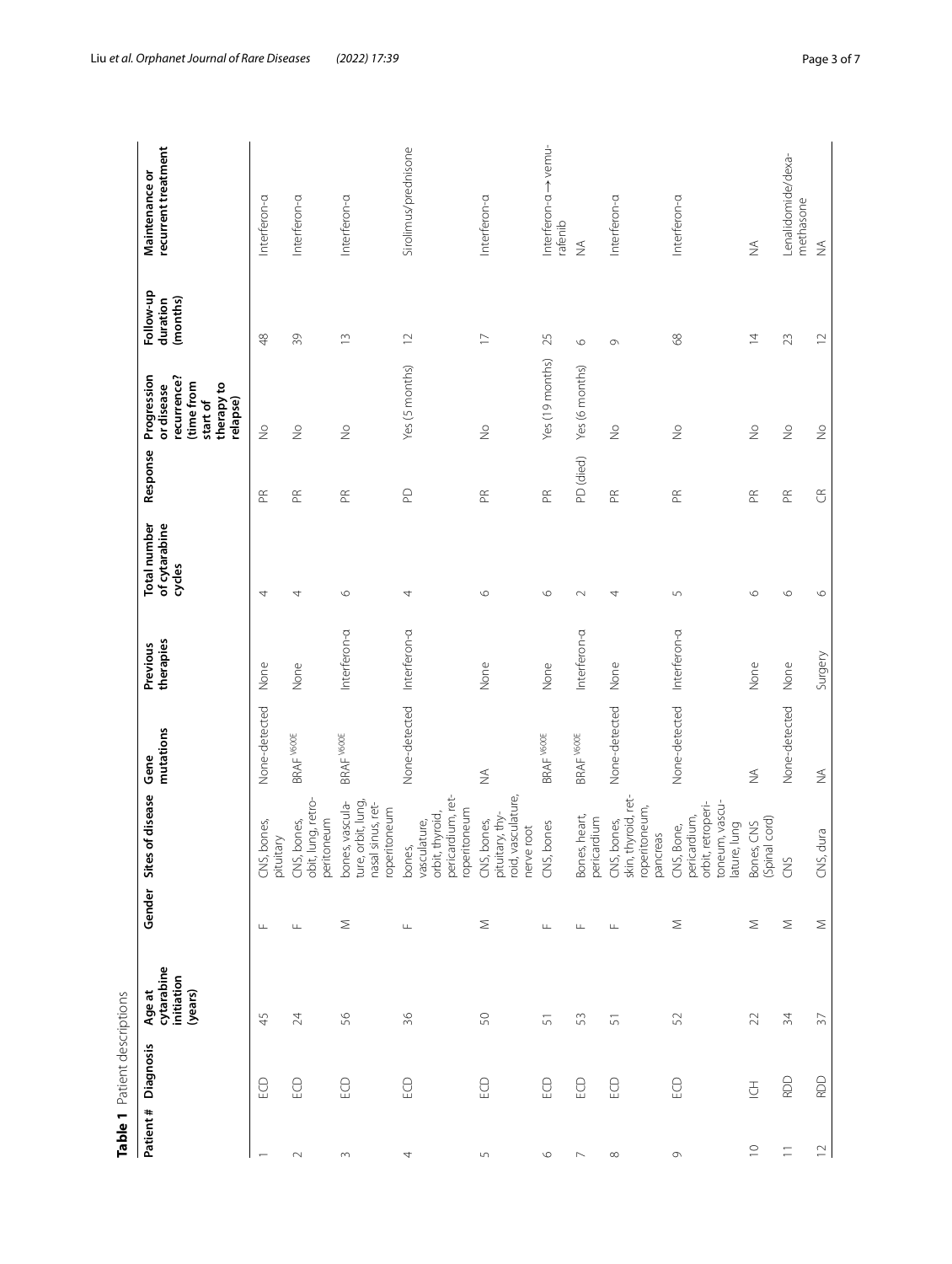|                | Patient # Diagnosis              | cytarabine<br>initiation<br>(years)<br>Age at |   | Gender Sites of disease Gene             | mutations                              | therapies<br>Previous             | Total number<br>of cytarabine<br>cycles |           | Response Progression<br>recurrence?<br>(time from<br>or disease<br>start of<br>therapy to<br>relapse) | Follow-up<br>(months)<br>duration | recurrent treatment<br>Maintenance or |
|----------------|----------------------------------|-----------------------------------------------|---|------------------------------------------|----------------------------------------|-----------------------------------|-----------------------------------------|-----------|-------------------------------------------------------------------------------------------------------|-----------------------------------|---------------------------------------|
| 3              | RDD                              | 20                                            |   | Bones, orbit,<br>nasal sinus,<br>glottis | MAP2K1 <sup>D147G1</sup><br>BRAF R188G | Methylpredni-4<br>solone          |                                         | Æ         | $\frac{1}{2}$                                                                                         | ∞                                 | Lenalidomide/dexa-<br>methasone       |
| 4              | RDD                              | $\frac{8}{1}$                                 | Σ | , pituitary<br>CNS,                      | BRAF V600E wild<br>type                | None                              | ७                                       | $\approx$ | $\frac{1}{2}$                                                                                         | 5                                 | Interferon-a                          |
| 5              | RDD                              | SO                                            | Σ | dura<br>SS.                              | $\frac{1}{2}$                          | Methylpredniso-<br>Ione/Rituximab | $\circ$                                 | Æ         | $\frac{1}{2}$                                                                                         | 8                                 | Interferon-a                          |
| $\overline{9}$ | Unclassified 22<br>histiocytosis |                                               | Σ | Bones, skin,<br>gingiva                  | $\frac{1}{2}$                          | lenalidomide<br>COP, CHOP,        |                                         | Æ         | $\frac{1}{2}$                                                                                         | O                                 | ≨                                     |

Liu *et al. Orphanet Journal of Rare Diseases (2022) 17:39* Page 4 of 7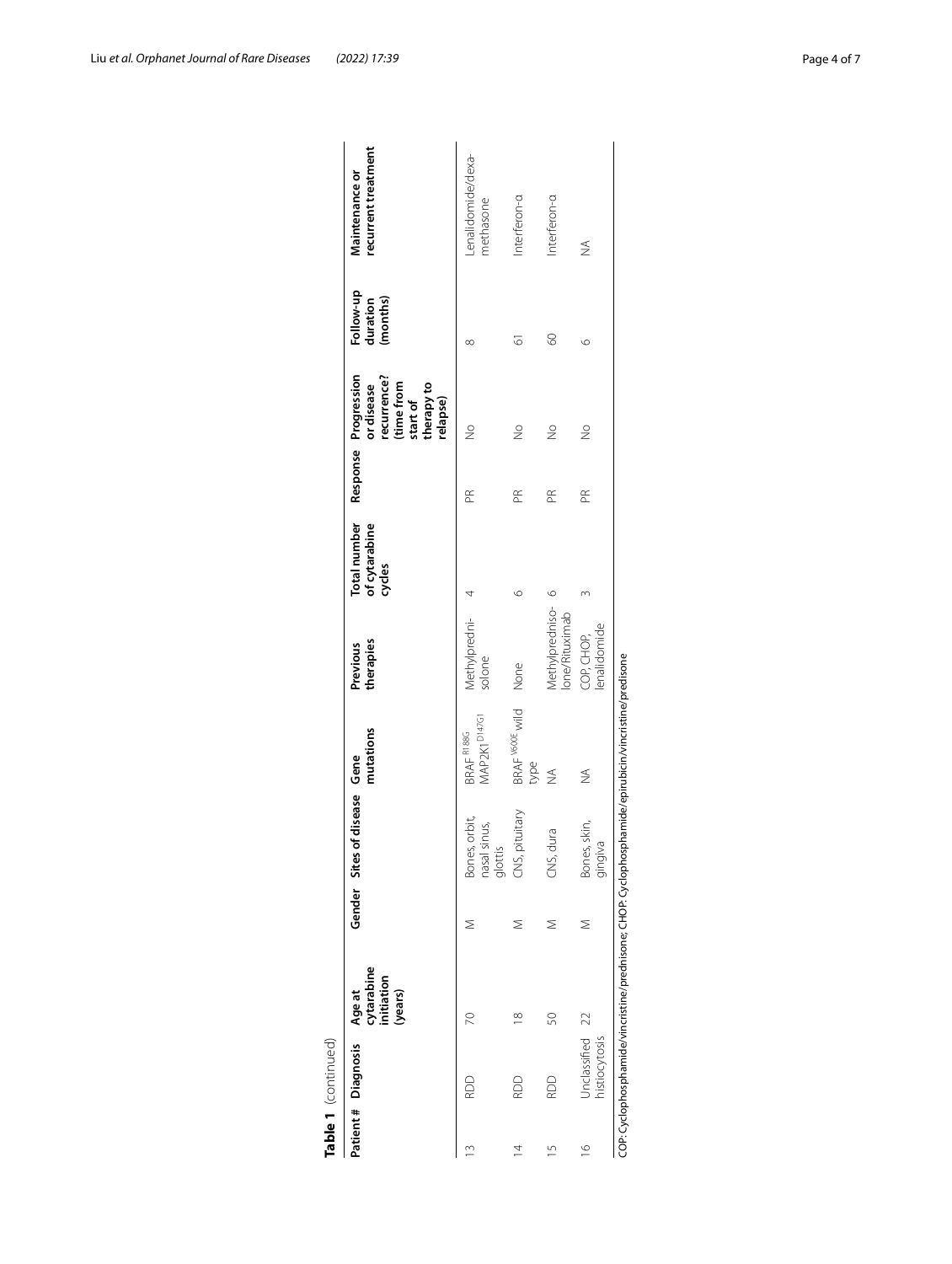commonly involved organs were the CNS (68.8%), bones (68.8%), retroperitoneum (including the kidneys, 31.3%), orbit (25.0%), vasculature(25.0%), thyroid (18.8%), and pericardium (18.8%).

We performed next-generation sequencing on 6 patients with ECD and 2 patients with RDD. No pathogenic mutations were detected in 3 patients with ECD, and the remaining 3 patients had the BRAFV600E mutation. Mutations of BRAF<sup>R188G</sup> at a variant-allele frequency of 4.3% and MAP2K1<sup>D147G1</sup> at a variant-allele frequency of 5.4% were detected in one RDD patient, while no pathogenic mutations were detected in the other RDD patient. Since the RDD patient carried BRAFR188G rather than BRAF<sup>V600E.</sup> and lacked typical clinical presentation of ECD, we don't think he is not a mixed histiocytosis (ECD/RDD). The BRAF<sup>V600E</sup> status was detected by PCR in 3 patients, and one patient with ECD had the BRAF<sup>V600E</sup> mutation, while another two patients were  $BRAF<sup>V600E</sup>$  wild type (1 ECD and 1RDD). Two patients with no detectable gene mutation performed immunohistochemistry for BRAFV600E, and the stain were negative.

#### **Treatment and response**

Cytarabine was administered as frontline systemic therapy in 8 (50.0%) patients and as subsequent-line treatment in 8 (50.0%) patients. Of the 8 patients who received cytarabine in the subsequent line, prior therapies included interferon-α (n=4), polychemotherapy (n=2), corticosteroids  $(n=1)$  $(n=1)$  $(n=1)$ , and surgery  $(n=1,$  Table 1). The median number of cycles of cytarabine administered was 5.5 (range 2–6). Response assessment was conducted using FDG-PET in 10 (62.5%) patients, and the response rates were as follows: CMR,  $10.0\%$  (n = 1); PMR,  $80.0\%$  $(n=8)$ ; and PMD, 10.0%  $(n=1)$ . The remaining 6 patients were assessed by CT or MRI; 5 patients achieved PR  $(83.3\%)$ , and 1 patient had PD and died. Therefore, the overall response rate (ORR) was  $87.5\%$  (n=14) in the overall cohort. Responses were seen in various disease sites: CNS (90.90%), naval sinus (100%), orbit (50%), thyroid(33.3%), vasculature (25.0%), bones (27.3%).

## **Survival and toxicity**

The median follow-up duration for the entire cohort was 15.5 months (range 6-68 months). After cytarabine therapy, 9 patients received interferon- $\alpha$  (IFN-α), and 2 patients received lenalidomide plus dexamethasone for maintenance. One patient with ECD experienced recurrence during the maintenance treatment of IFN-α (19 months after cytarabine therapy) and was switched to vemurafenib therapy. The patient who did not respond to cytarabine therapy was then treated with sirolimus and prednisone, and the patient's condition was stable up to

the last follow-up. The estimated 2-year PFS and OS rates were 75.0% and 93.5%, respectively (Fig. [1](#page-5-0)).

The most common toxicity was haematological adverse events, and blood count abnormalities were retrospectively graded according to the CTCAE version 4.03. All patients experienced grade 4 neutropenia, and 9 patients experienced neutropenic fever. Eight patients developed grade 3–4 thrombocytopenia, but no severe bleeding events occurred. Drug fever induced by cytarabine occurred in 2 patients, and the temperature returned to normal after antipyretic treatment. None of the patients received anti-infective prophylaxis for or developed Pneumocystis jiroveci pneumonia. Treatment delays or dose-reductions related to adverse efects did not occur and no treatment-related deaths occurred.

## **Discussion**

Non-Langerhans cell histiocytosis is a rare disorder lacking a standard treatment strategy. Due to the discovery of activating and targetable MAPK-ERK pathway mutations in the vast majority of patients with ECD, the therapeutic landscape of ECD has changed drastically over the last decade [[3,](#page-6-2) [4](#page-6-3)]. BRAF inhibitors, such as vemurafenib or dabrafenib, are recommended as frst-line therapy for patients with multisystem BRAF-V600-mutant ECD who have life-threatening cardiac or neurologic involvement, leading to response rate of nearly 100%; for patients without BRAF-V600 mutation, NGS is suggested to evaluate other MAPK-ERK pathway alterations that can be treated with a MEK inhibitor [[14](#page-6-13)]. However, BRAF and MEK inhibitors are costly (far beyond what most patients in China can afford) and are not covered by health insurance in China.

Treatment is reserved for symptomatic disease or multisystemic involvement for patients with RDD. The conventional systemic therapies for RDD include steroids, chemotherapy, sirolimus, and immunomodulatory therapy, such as thalidomide and lenalidomide [[15\]](#page-6-14); however, the efficacy of steroids or other systemic therapies for RDD is variable. MEK inhibitors such as cobimetinib used in patients with MAPK-ERK pathway alterations seem promising [\[5](#page-6-4)], but have limited experience. Data regarding the efficacy and safety of systemic treatments for other non-Langerhans cell histiocytic disorders, such as ICH and JXG, are especially lacking. Overall, the management of patients with non-Langerhans cell histiocytosis is challenging. Systemic nontargeted therapy for patients with non-Langerhans cell histiocytosis deserves exploration.

Our previous data suggested that CNS involvement was a poor prognostic factor for ECD patients with INF-α  $[16]$  $[16]$ . Therefore, we attempted to explore treatments other than IFN-a for non-Langerhans cell histiocytosis,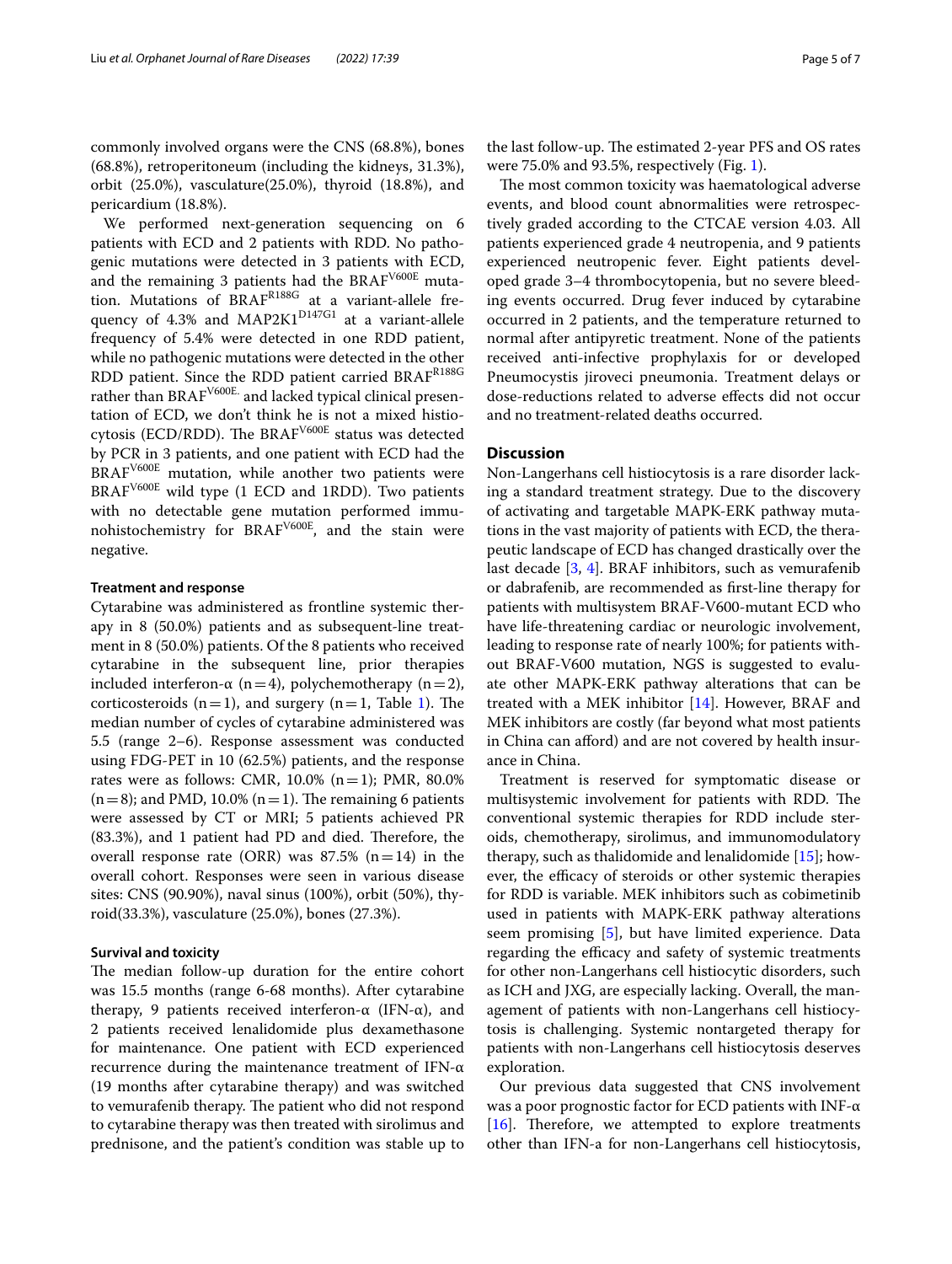<span id="page-5-0"></span>especially drugs that can penetrate the blood–brain barrier. Cytarabine easily penetrates the blood–brain barrier and has shown promising therapeutic prospects in non-Langerhans cell histiocytic disorders [\[8](#page-6-7), [9\]](#page-6-8).

The patients enrolled in the present study had multisystem involvement with or without previous therapy. Most relapsed patients in this study accepted standard frst-line treatments, as reported in the literature [\[14](#page-6-13), [15\]](#page-6-14). Although some patients in our study carried the BRAF<sup>V600E</sup> mutation, they could not afford BRAF inhibitors as frst-line treatment. We found that cytarabine has favourable clinical efficacy in non-Langerhans cell histiocytosis patients with multisystem involvement regardless of its use as frontline therapy or subsequent-line treatment. The overall clinical response rate was 87.5%, with estimated 2-year PFS and OS rates were 75.0% and 93.5%, respectively. These outcomes are much better than those of other non-targeted therapies for ECD (ORR of IFN-a [[16,](#page-6-15) [17\]](#page-6-16), cladribine [[18](#page-6-17)] and anakinra [\[19\]](#page-6-18) were  $67-80\%$ , 52% and 50% respectively) and RDD (ORR of corticosteroids and cladribine were 56% and 67% respectively [\[20\]](#page-6-19)). Impressive responses were seen in patients with central nervous system involvement.

In terms of regimen toxicity, grade 4 neutropenia was noted in all patients, and grade 3–4 thrombocytopenia occurred in 53.3% of patients during treatment. Nevertheless, no treatment-related deaths occurred. It is critical to monitor routine blood tests regularly and use granulocyte colony-stimulating factor or transfuse platelets according to routine blood results.

This study's limitations include the small number of patients, the retrospective nature of the analysis, the lack of long-term follow-up for outcomes and toxicity, and incomplete description of toxicity including organ toxicity. Nevertheless, large-scale cohort studies or prospective clinical trials are of great difficulty due to the rarity

of the disease. We will extend the follow-up duration to monitor the long-term outcomes and toxicity.

### **Conclusion**

In conclusion, intermediate-dose cytarabine is an efficient and safe treatment option for non-Langerhans cell histiocytosis, especially for patients with CNS involvement.

#### **Abbreviations**

CNS: Central nervous system; CMR: Complete metabolic response; CR: Complete response; CT: Computed tomography; CTCAE: Common Terminol‑ ogy Criteria for Adverse Events; ECD: Erdheim–Chester disease; FDG-PET: 18Ffuorodeoxyglucose positron emission tomography; ICH: Indeterminate cell histiocytosis; IFN-α: Interferon-α; LCH: Langerhans cell histiocytosis; JXG: Juvenile xanthogranuloma; MRI: Magnetic resonance imaging; PCR: Polymerase chain reaction; PERCIST: PET Response Criteria in Solid Tumors; PD: Progressive disease; PFS: Progression-free survival; PR: Partial response; PMR: Partial metabolic response; PMD: Progressive metabolic disease; RECIST: Response Evaluation Criteria in Solid Tumors; RDD: Rosai–Dorfman disease; ORR: Overall response rate; OS: Overall survival; SD: Stable disease; SMD: Stable metabolic disease.

#### **Acknowledgements**

The authors thank the patients and their families.

#### **Authors' contributions**

XC, DZ and JL contributed to the conception and design of the study; HC contributed to the gene mutation examination; XC, HC, WZ and MC contributed to the treatment and assessment of the patients; TL contributed to the data analysis and wrote the paper; all authors revised the paper and approved the submitted version. All authors read and approved the fnal manuscript.

#### **Funding**

This work was supported by institutional research funding provided by the Beijing Natural Science Foundation (Grant No. 7202160 to Cao XX), the Nonproft Central Research Institute Fund of the Chinese Academy of Medical Sciences (Grant No. 2019-RC-HL-001 to Cao XX).

#### **Availability of data and materials**

The datasets used and/or analysed during the current study are available from the corresponding author on reasonable request.

#### **Declarations**

#### **Ethics approval and consent to participate**

The study protocol was approved by Peking Union Medical College Hospital Ethics Committee. Informed consent was obtained from the participants in accordance with the Declaration of Helsinki.

#### **Consent for publication**

Not applicable.

#### **Competing interests**

The authors declare that they have no competing interests.

#### **Author details**

<sup>1</sup> Department of Hematology, Peking Union Medical Hospital, Dongcheng District, Chinese Academy of Medical Sciences and Peking Union Medical College, 1 Shuai Fu Yuan Hu Tong, Beijing 100730, People's Republic of China. 2 State Key Laboratory of Complex Severe and Rare Diseases, Peking Union Medical College Hospital, Chinese Academy of Medical Sciences and Peking Union Medical College, Beijing 100730, People's Republic of China.